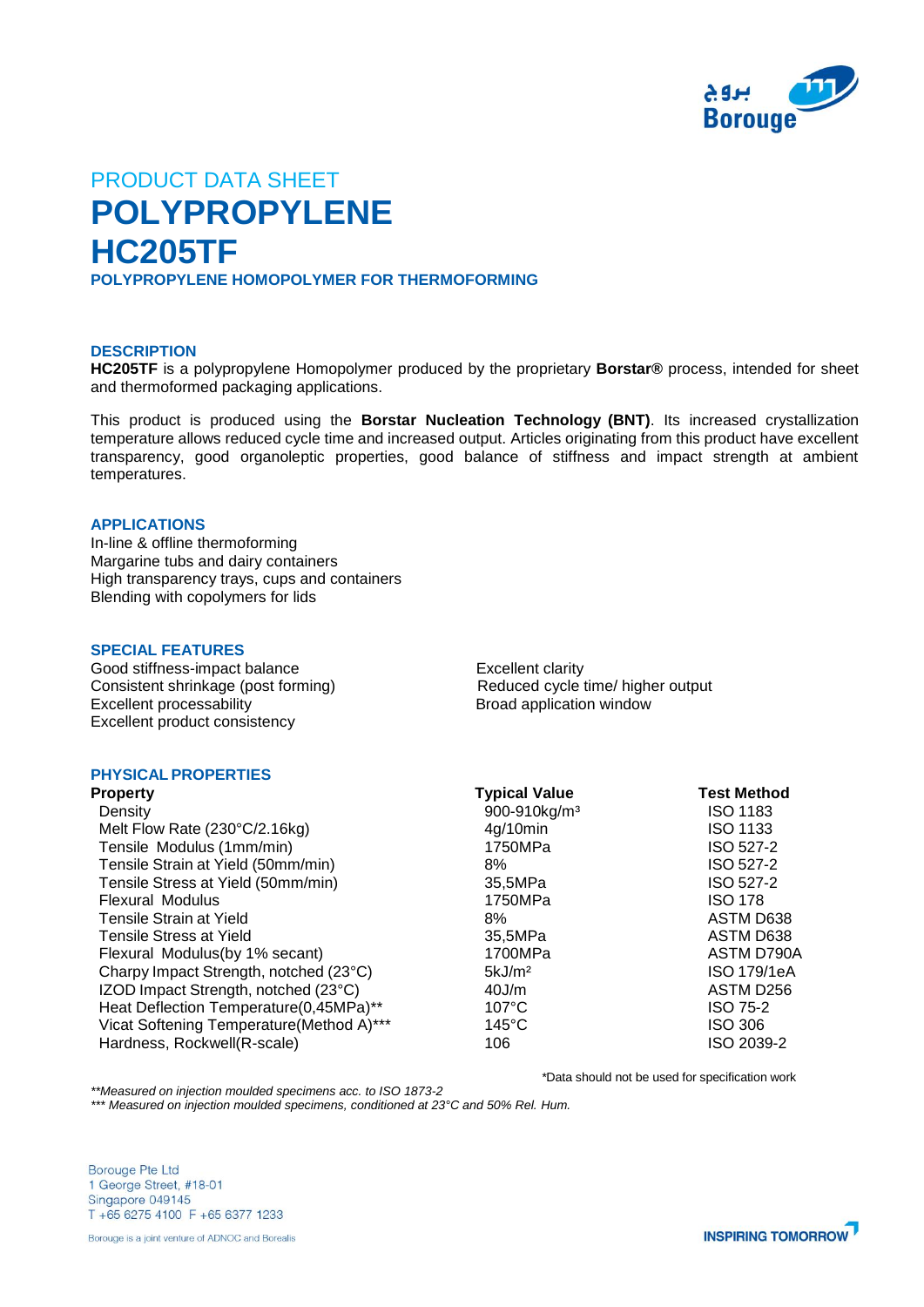

#### **PROCESSING CONDITIONS**

The actual conditions will depend on the type of equipment used.

Specific recommendations for processing conditions can be determined only when the application and type of equipment are known. Please contact your local Borouge representative for such particulars.

### **STORAGE**

**HC205TF** should be stored in dry conditions at temperatures below 50°C and protected from UV-light. Improper storage can initiate degradation, which results in odour generation and colour changes and can have negative effects on the physical properties of this product.

More information on storage can be found in Safety Information Sheet (SIS) for this product

## **SAFETY**

The product is not classified as a hazardous preparation.

Please see our Safety Information Sheet (SIS) for details on various aspects of safety, recovery and disposal of the product, for more information contact your Borouge representative.

#### **RECYCLING**

The product is suitable for recycling using modern methods of shredding and cleaning. In-house production waste should be kept clean to facilitate direct recycling.

#### **RELATED DOCUMENTS**

The following related documents are available on request, and represent various aspects on the usability, safety, recovery and disposal of the product.

Safety Information Sheet Statement on chemicals, regulations and standards Statement on compliance to food contact regulations

### **STANDARDS**

Borouge is certified to various ISO standards, please refer to Borouge.com for more information.

## **DISCLAIMER**

The product(s) mentioned herein are not intended to be used for medical, pharmaceutical or healthcare applications and we do **not support their use for such applications.**

To the best of our knowledge, the information contained herein is accurate and reliable as of the date of publication, however we do not assume any liability whatsoever for the accuracy and completeness of such information.

Borouge makes no warranties which extend beyond the description contained herein. Nothing herein shall constitute any **warranty of merchantability or fitness for a particular purpose**.

It is the customer's responsibility to inspect and test our products in order to satisfy itself as to the suitability of the products **for the customer's particular purpose.**

**Borouge Pte Ltd** 1 George Street, #18-01 Singapore 049145 T +65 6275 4100 F +65 6377 1233

Borouge is a joint venture of ADNOC and Borealis

**INSPIRING TOMORROW**